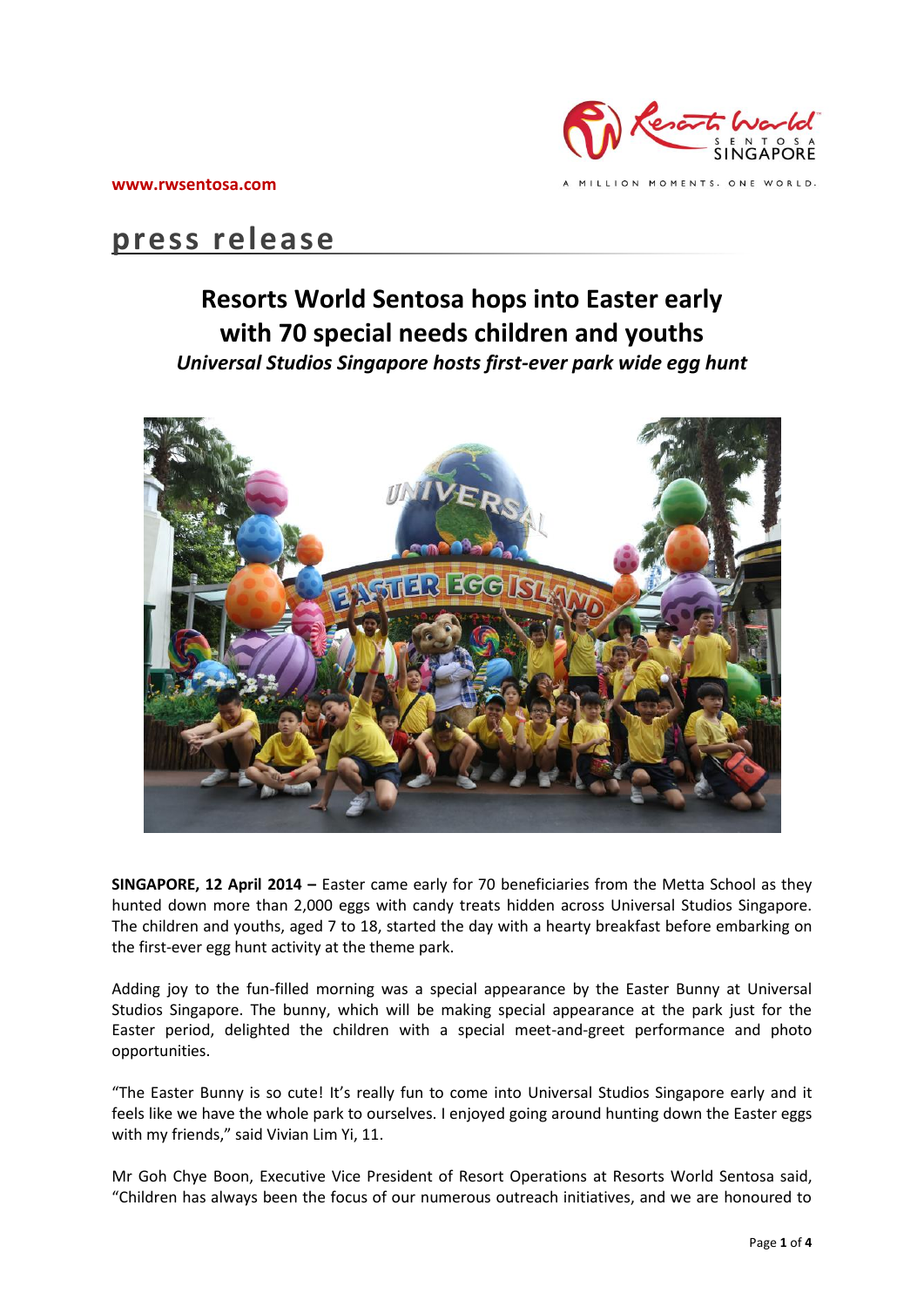continuously bring smiles to their faces. This is the first ever Easter Festival and egg hunt at Universal Studios Singapore and we felt it was only fitting to invite children to be our first guests."

"We are grateful that RWS invited us to come along this morning. For many of the children, an egg hunt in the theme park is a first! The children really enjoyed themselves and I'm sure they will bring back with them wonderful memories of their moments here", said Ms Humaira Bte Sulaiman, a teacher at the Metta School.

The egg hunt and breakfast experience at Universal Studios Singapore will be available for guests over the Easter weekend of 18-20 April 2014. For more information on RWS' unique offerings for this Easter, guests may visit [www.rwsentosa.com](http://www.rwsentosa.com/Easter)/Easter .

 $-$  Fnd  $-$ 

### **ABOUT RESORTS WORLD SENTOSA**

Resorts World Sentosa (RWS), Asia's ultimate destination resort, is located on Singapore's resort island of Sentosa. Spanning 49 hectares, the resort opened in January 2010 and welcomed over 45 million visitors in its first three years of opening. RWS is home to two mega attractions - the region's first-and-only Universal Studios theme park and the Marine Life Park, which comprises the S.E.A. Aquarium (one of the world's largest aquariums) and Adventure Cove Waterpark. Other attractions include a Maritime Experiential Museum, an award-winning destination spa, a casino, six unique hotels, the Resorts World Convention Centre, celebrity chef restaurants, and specialty retail outlets. The resort also offers world-class entertainment, from original resident productions to concerts and public shows such as the Crane Dance and the Lake of Dreams. RWS was named "Best Integrated Resort" in 2011, 2012 and 2013 at the TTG Travel Awards, which recognizes the best of Asia-Pacific's travel industry.

RWS is wholly owned by Genting Singapore, a company of the Genting Group. For more information, visit [www.rwsentosa.com.](http://www.rwsentosa.com/)

| Facebook:              | https://www.facebook.com/ResortsWorldatSentosa |
|------------------------|------------------------------------------------|
| Twitter/Instagram:     | @rwsentosa                                     |
| Blog(RWScoop):         | http://www.rwsentosablog.com/                  |
| Marine Life Park Blog: | http://mlp.rwsentosablog.com/                  |

#### **MEDIA CONTACTS**

**Resorts World Sentosa** Linette Lin Tel: +65 6577 9762 Email: [linette.lin@rwsentosa.com](mailto:linette.lin@rwsentosa.com)

**ATE Integrated Communications** (for Resorts World Sentosa) Debbie Pereira Tel: +65 6592 0543 Email: [debbie@ate.bz](mailto:debbie@ate.bz)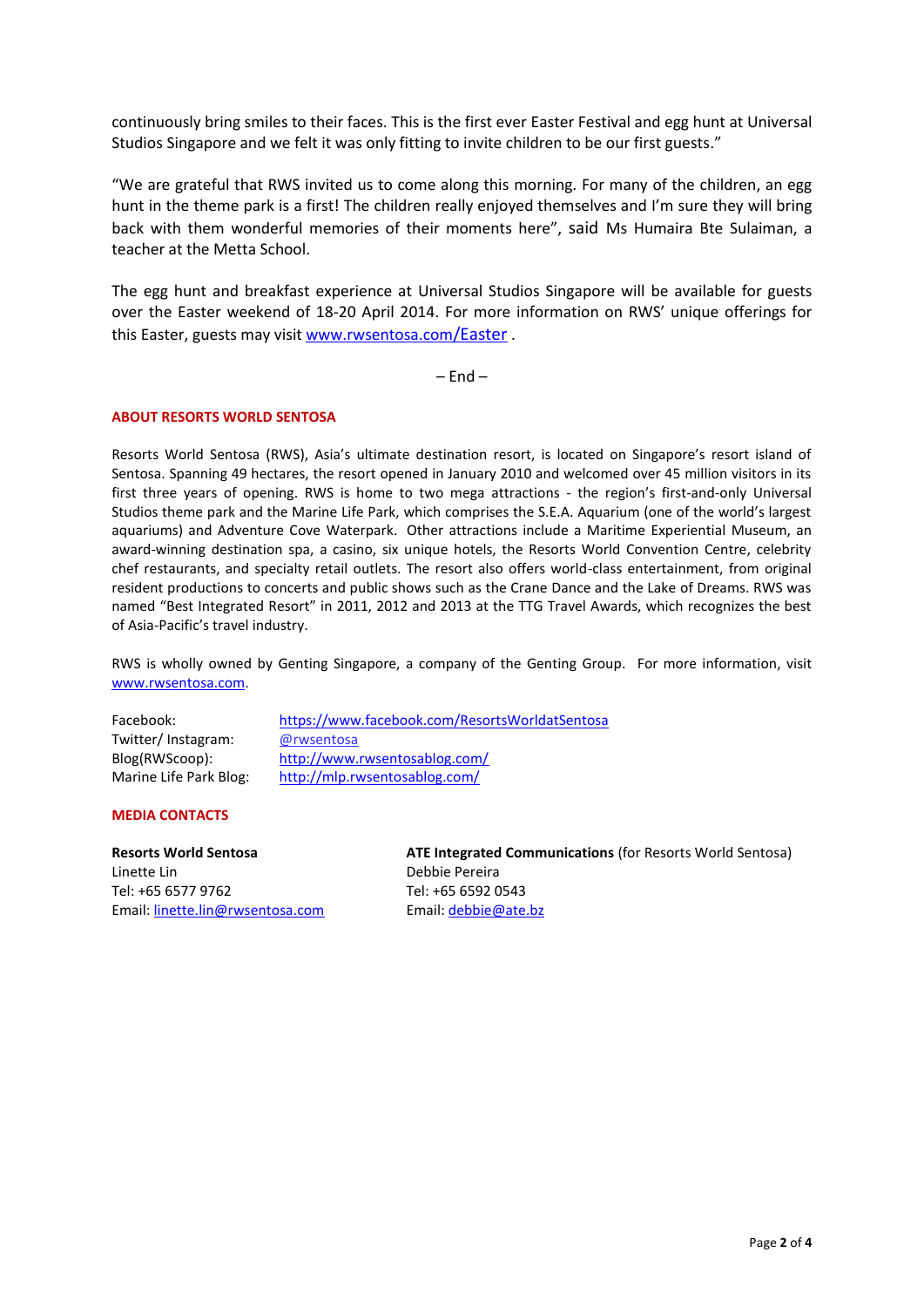#### **Note to Editors**

1. Please use the following photo captions for visuals.

2. High resolution photos can be downloaded from link:<https://app.box.com/s/gu5xjqt1d9gtns9rpcxv>

*3.* All photos are to be attributed to: *Resorts World Sentosa elements and all related indicia TM & © 2014 Resorts World at Sentosa Pte. Ltd. All Rights Reserved.* 



A student from Metta School paints an egg during breakfast before joining in the Easter egg hunt at Universal Studios Singapore.



An "egg-cited" participant returning with a basket full of eggs which are filled with candy treats at Universal Studios Singapore's first ever egg hunt.



A Metta School student, taking part in Universal Studios Singapore's first ever egg hunt, happily puts the eggs in his basket.